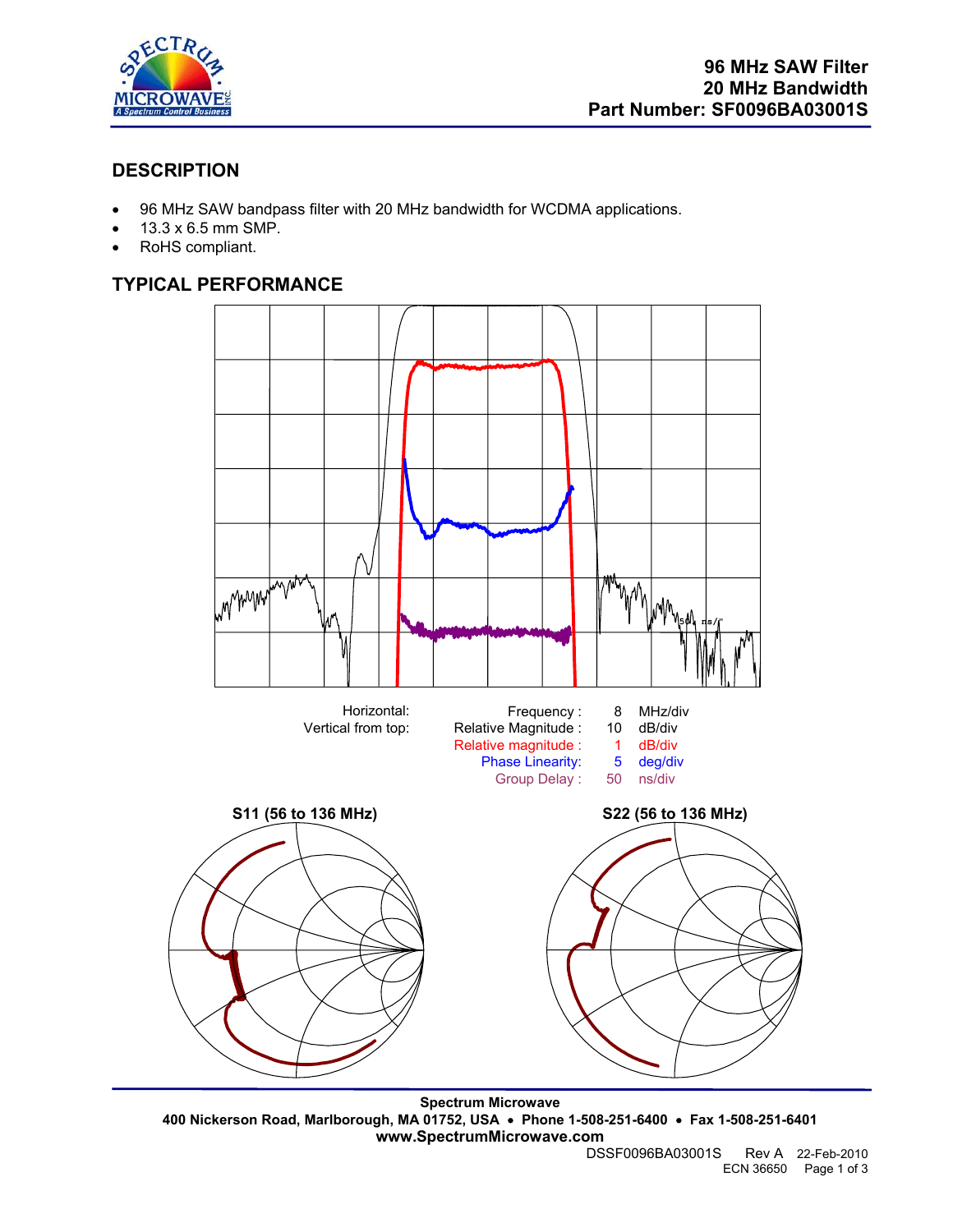

## **SPECIFICATION**

| <b>Parameter</b>                                      | Min | Tvp   | <b>Max</b> | <b>Units</b> |
|-------------------------------------------------------|-----|-------|------------|--------------|
| Center Frequency (Fc) <sup>1</sup>                    |     | 96    |            | <b>MHz</b>   |
| Insertion Loss <sup>2</sup>                           |     | 14    | 15.5       | dB           |
| 0.6 dB Bandwidth $3$                                  | 20  | 22.8  |            | <b>MHz</b>   |
| 40 dB bandwidth                                       |     | 31.5  | 35         | <b>MHz</b>   |
| Amplitude Ripple (86 to 106 MHz)                      |     | 0.6   | 0.8        | dB p-p       |
| Amplitude Ripple in any 3.84 MHz band (86 to 106 MHz) |     | 0.3   | 0.6        | dB p-p       |
| Phase Linearity (86 to 106 MHz)                       |     | 3     | 7          | deg p-p      |
| Group Delay Variation (86 to 106 MHz)                 |     | 20    | 50         | ns           |
| <b>Absolute Delay</b>                                 |     | 0.89  |            | <b>us</b>    |
| Rejection (0.3 to 10 MHz) $3$                         | 25  | 50    |            | dB           |
| Rejection (10 to 68 MHz) $3$                          | 45  | 50    |            | dB           |
| Rejection (68 to 78.5 MHz) $3$                        | 40  | 45    |            | dB           |
| Rejection (113.5 to 124 MHz) $3$                      | 40  | 45    |            | dB           |
| Rejection (124 to 160 MHz) $^3$                       | 45  | 52    |            | dB           |
| Rejection (160 to 500 MHz) $^3$                       | 25  | 27    |            | dB           |
| <b>Ambient Temperature</b>                            | 20  | 25    | 30         | $^{\circ}$ C |
| Temperature Coefficient of Frequency                  |     | $-90$ |            | ppm/°C       |
| Source and Load Impedance                             | 50  |       |            | Ω            |

Notes: 1. Average of lower and upper 3 dB frequencies (3 dB measured from peak).

2. Average loss over 86 to 106 MHz.

3. Reference 0 dB at insertion loss level.

# **MAXIMUM RATINGS**

| <b>Parameter</b>                   |       | Max |        |
|------------------------------------|-------|-----|--------|
| Storage Temperature Range          | $-40$ | 85  | $\sim$ |
| Operating Temperature Range        | $-40$ | 85  | $\sim$ |
| <b>Operating Input Power Level</b> |       | +10 | dBm    |

### **MATCHING CIRCUIT**



Notes:

1. Recommend use of +/- 2% tolerance components. Minimum Q=40.

2. Component values are for reference only and may change depending on board layout.

**Spectrum Microwave** 

**400 Nickerson Road, Marlborough, MA 01752, USA** • **Phone 1-508-251-6400** • **Fax 1-508-251-6401 www.SpectrumMicrowave.com** 

DSSF0096BA03001S Rev A 22-Feb-2010 ECN 36650 Page 2 of 3